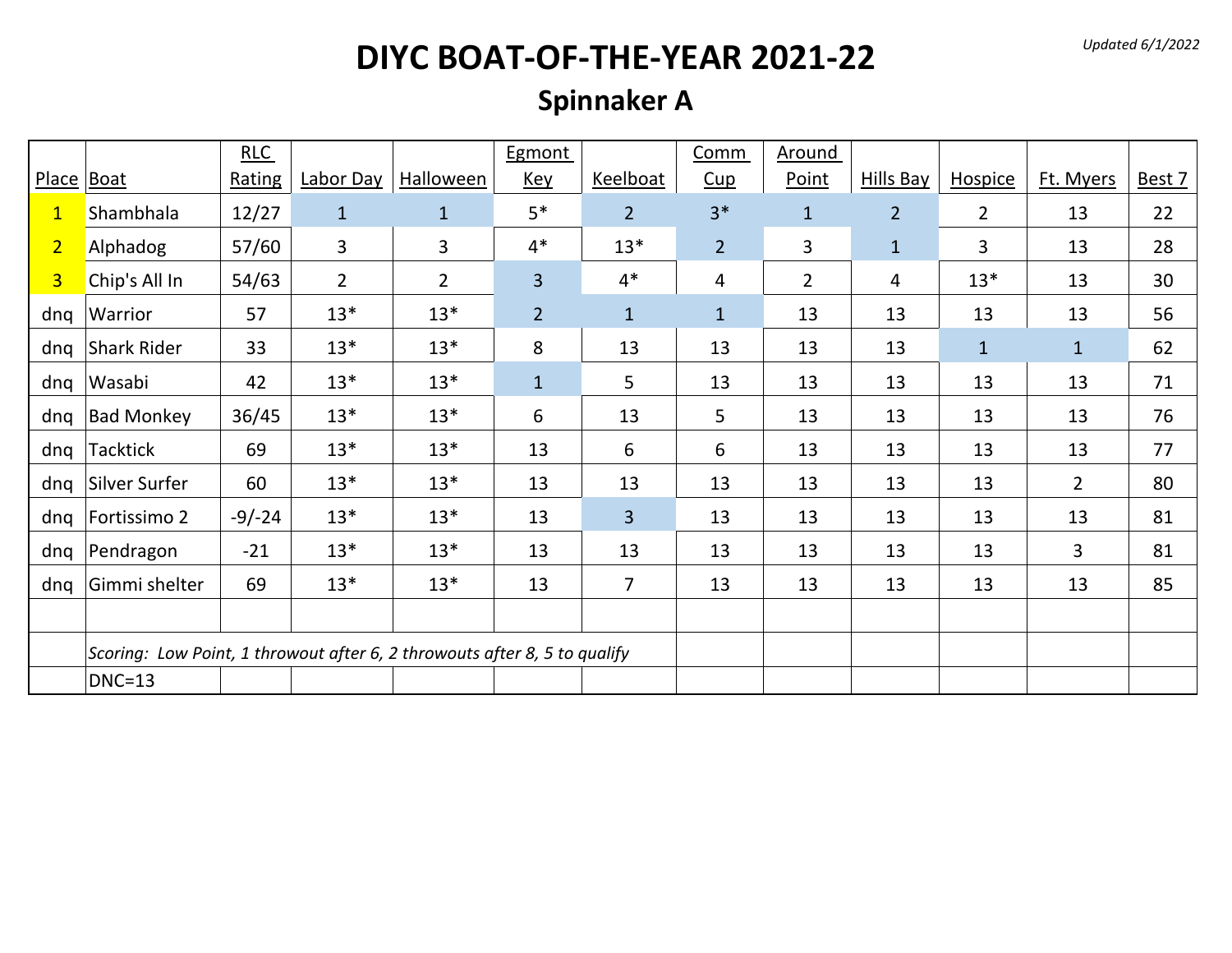## **Spinnaker B**

|                |                                                                           | RLC    |                         |                  | Egmont         |                | Comm           | Around         |                |                |                |        |
|----------------|---------------------------------------------------------------------------|--------|-------------------------|------------------|----------------|----------------|----------------|----------------|----------------|----------------|----------------|--------|
| Place Boat     |                                                                           | Rating | Labor Day               | <b>Halloween</b> | <u>Key</u>     | Keelboat       | Cup            | Point          | Hills Bay      | <b>Hospice</b> | Ft. Myers      | Best 7 |
| $\mathbf{1}$   | Breezin' Bayou                                                            | 72     | $\mathbf{1}$            | $\mathbf{1}$     | $\mathbf{1}$   | $\overline{2}$ | 3              | $6*$           | $4*$           | 3              | $\mathbf{1}$   | 12     |
| $\overline{2}$ | Fire & Ice                                                                | 81/87  | $\overline{2}$          | 4                | $\overline{2}$ | $5*$           | $6*$           | 3              | $\mathbf{1}$   | 5              | $\overline{2}$ | 19     |
| $\overline{3}$ | Rocket                                                                    | 72     | $8*$                    | $\overline{3}$   | 5              | $\mathbf{1}$   | $\overline{4}$ | 2 <sup>2</sup> | $6*$           | $\overline{2}$ | 3              | 20     |
| 4              | Yard Goat                                                                 | 84     | 5                       | $6*$             | 6              | 4              | 5              | $\mathbf{1}$   | 5              | $12*$          | 5              | 31     |
| 5              | Rambunctious                                                              | 81     | $\overline{\mathbf{3}}$ | $\overline{2}$   | $12*$          | 3              | $\overline{2}$ | $12*$          | 3              | 12             | 12             | 37     |
| 6              | Raptor                                                                    | 81     | 6                       | 5                | 4              | $12*$          | $\overline{7}$ | 4              | $\overline{2}$ | $12*$          | 12             | 40     |
| dnq            | Long Shot                                                                 | 75/93  | $12*$                   | $12*$            | 12             | 8              | $\mathbf{1}$   | 12             | 12             | $\mathbf{1}$   | 12             | 58     |
| dnq            | Firewater                                                                 | 75     | 4                       | $12*$            | $12*$          | 8              | 12             | 12             | 12             | 4              | 12             | 64     |
| dnq            | Kelly                                                                     | 96     | $12*$                   | $12*$            | $\overline{3}$ | 12             | 12             | 5              | 12             | 12             | 12             | 68     |
| dnq            | <b>Family Circus</b>                                                      | 111    | $12*$                   | $\overline{7}$   | $12*$          | 12             | 12             | 12             | 12             | 12             | $\overline{7}$ | 74     |
| dnq            | Macushla                                                                  | 84     | $12*$                   | $12*$            | 12             | 12             | 12             | 12             | 12             | 12             | 4              | 76     |
|                |                                                                           |        |                         |                  |                |                |                |                |                |                |                |        |
|                | Scoring: Low Point, 1 throwout after 6, 2 throwouts after 8, 5 to qualify |        |                         |                  |                |                |                |                |                |                |                |        |
|                | $DNC=12$                                                                  |        |                         |                  |                |                |                |                |                |                |                |        |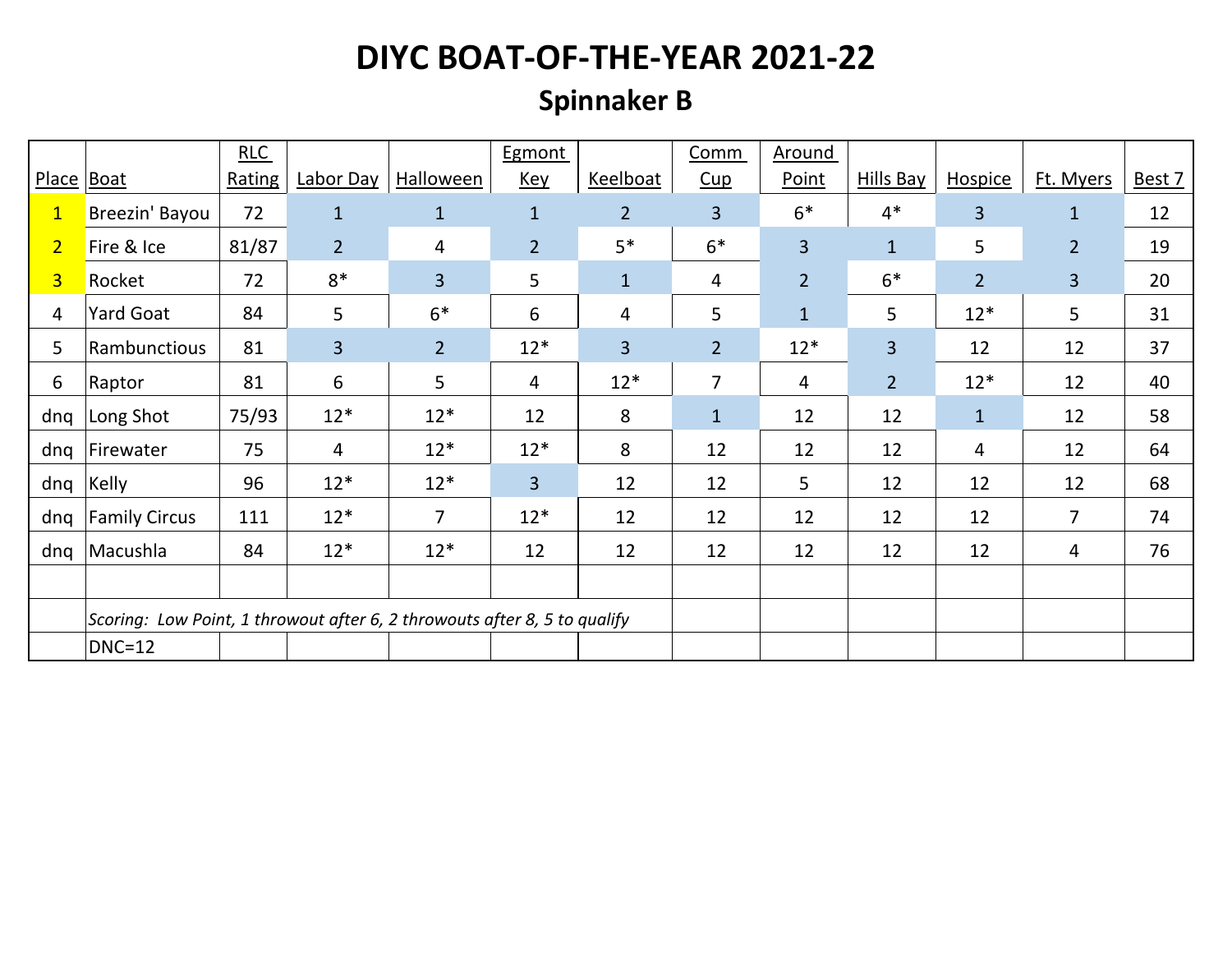## **Spinnaker C**

|                |                                                                           | <b>RLC</b> |                |                | Egmont       |                | Comm         | Around |                |                |           |        |
|----------------|---------------------------------------------------------------------------|------------|----------------|----------------|--------------|----------------|--------------|--------|----------------|----------------|-----------|--------|
| Place   Boat   |                                                                           | Rating     | Labor Day      | Halloween      | <b>Key</b>   | Keelboat       | Cup          | Point  | Hills Bay      | Hospice        | Ft. Myers | Best 7 |
| $\mathbf{1}$   | <b>Fully Involved</b>                                                     | 135        | $\overline{2}$ | $\overline{2}$ | $\mathbf{1}$ | $\mathbf{1}$   | $8*$         | $8*$   | 3              | 8              | 8         | 25     |
| $\overline{2}$ | Junior                                                                    | 126        | $\mathbf{1}$   | $\mathbf{1}$   | $8*$         | $8*$           | 8            | 8      | 4              |                | 8         | 31     |
| 3 <sup>1</sup> | Fawkes                                                                    | 177        | 6              | $8*$           | $8*$         | $\overline{2}$ | $\mathbf{1}$ | 8      | $\overline{2}$ | 8              | 8         | 35     |
| dnq            | Volcano                                                                   | 117        | 4              | 3              | $8*$         | $8*$           | 8            | 8      | 8              | 8              | 8         | 47     |
| dnq            | Meltemi                                                                   | 117        | $8*$           | $8*$           | 8            | 8              | 8            | 8      | $\mathbf{1}$   | 8              | 8         | 49     |
| dng            | Awaken                                                                    | 123        | $8*$           | $8*$           | 8            | 8              | 8            | 8      | 8              | $\overline{2}$ | 8         | 50     |
| dng            | Tenacity                                                                  | 132        | 3              | $8*$           | $8*$         | 8              | 8            | 8      | 8              | 8              | 8         | 51     |
|                |                                                                           |            |                |                |              |                |              |        |                |                |           |        |
|                | Scoring: Low Point, 1 throwout after 5, 2 throwouts after 7, 4 to qualify |            |                |                |              |                |              |        |                |                |           |        |
|                | DNC=8                                                                     |            |                |                |              |                |              |        |                |                |           |        |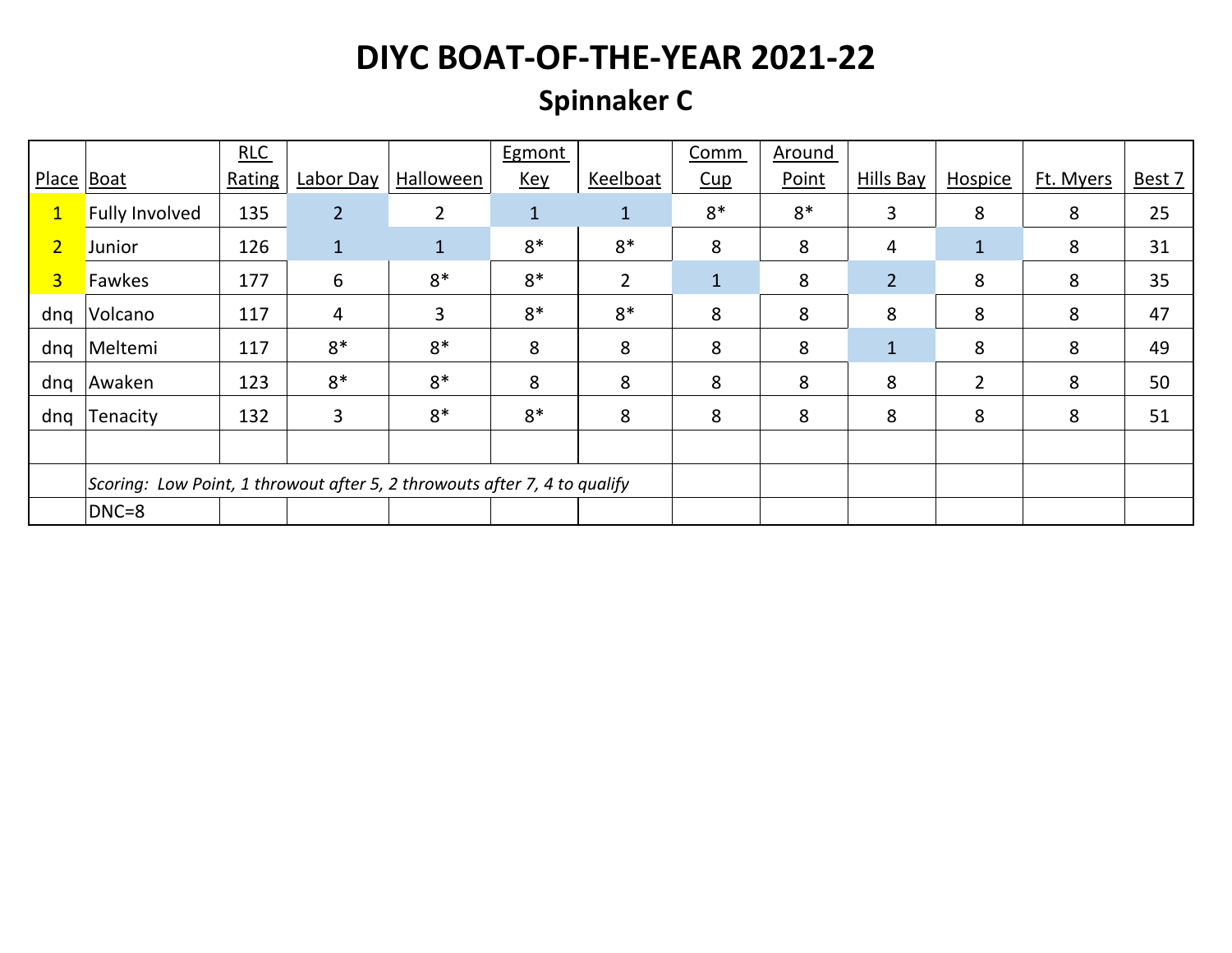#### **Racer-Cruiser**

|                |                                                                           | RLC    |                |                  | Egmont         |                 | Comm           | Around         |                  |                |                |        |
|----------------|---------------------------------------------------------------------------|--------|----------------|------------------|----------------|-----------------|----------------|----------------|------------------|----------------|----------------|--------|
| Place Boat     |                                                                           | Rating | Labor Day      | <b>Halloween</b> | <b>Key</b>     | <b>Keelboat</b> | Cup            | Point          | <b>Hills Bay</b> | Hospice        | Ft. Myers      | Best 7 |
| $\overline{1}$ | <b>Liquid Time</b>                                                        | 108    | $\overline{2}$ | $\overline{3}$   | $\mathbf{1}$   | $\overline{3}$  | $\mathbf{1}$   | $4*$           | $\mathbf{1}$     | $19*$          | $\mathbf{1}$   | 12     |
| $\overline{2}$ | Sacred Cow                                                                | 78/81  | $\overline{3}$ | $19*$            | $\overline{2}$ | $\overline{2}$  | 4              | $\overline{3}$ | $\overline{2}$   | 4              | $19*$          | 20     |
| $\overline{3}$ | Scorpion                                                                  | 81     | $\mathbf{1}$   | $\overline{2}$   | $9*$           | $\mathbf{1}$    | $\overline{7}$ | $\mathbf{1}$   | 3                | 6              | $19*$          | 21     |
| 4              | Revenge                                                                   | 132    | 5              | $\mathbf{1}$     | 5              | 4               | $6*$           | 6              | $19*$            | $\overline{3}$ | $\overline{2}$ | 26     |
| 5              | Therapy                                                                   | 138    | 6              | $\overline{7}$   | $9*$           | 5               | 5              | 2 <sup>1</sup> | 4                | $19*$          | 3              | 32     |
| dnq            | No Way Jose                                                               | 72     | 4              | 5                | 4              | $19*$           | $19*$          | 19             | 19               | 8              | 19             | 78     |
| dnq            | Mother Ocean                                                              | 120    | $19*$          | $19*$            | 19             | 6               | 2 <sup>1</sup> | 19             | 19               | 19             | 19             | 103    |
| dnq            | Tameless                                                                  | 253    | $19*$          | 4                | $19*$          | 19              | 19             | 19             | 19               | 5              | 19             | 104    |
| dnq            | Privateer                                                                 | 132    | $19*$          | $19*$            | 20             | 19              | 19             | 19             | 19               | $\mathbf{1}$   | 19             | 116    |
| dnq            | Raptor                                                                    | 81     | $19*$          | $19*$            | 20             | 19              | 19             | 19             | 19               | $\overline{2}$ | 19             | 117    |
| dnq            | Fruition                                                                  | 117    | $19*$          | $19*$            | 3              | 19              | 19             | 19             | 19               | 19             | 19             | 117    |
| dnq            | Tigress                                                                   | 105    | $19*$          | $19*$            | 20             | 19              | 3 <sup>1</sup> | 19             | 19               | 19             | 19             | 118    |
| dnq            | Vagabond                                                                  | 186    | $19*$          | $19*$            | 19             | 19              | 19             | 19             | 19               | 19             | 4              | 118    |
| dnq            | Javelina                                                                  | 108    | $19*$          | $19*$            | 19             | 19              | 19             | 5              | 19               | 19             | 19             | 119    |
| dnq            | Satori                                                                    | 102    | $19*$          | $19*$            | 6              | 19              | 19             | 19             | 19               | 19             | 19             | 120    |
| dnq            | Komus                                                                     | 241    | $19*$          | 6                | $19*$          | 19              | 19             | 19             | 19               | 19             | 19             | 120    |
| dnq            | Kelly                                                                     | 96     | $19*$          | $19*$            | 19             | 19              | 19             | 19             | 19               | $\overline{7}$ | 19             | 121    |
| dnq            | Seaduction                                                                | 9      | $19*$          | $19*$            | 19             | 19              | 8              | 19             | 19               | 19             | 19             | 122    |
|                |                                                                           |        |                |                  |                |                 |                |                |                  |                |                |        |
|                | Scoring: Low Point, 1 throwout after 6, 2 throwouts after 8, 5 to qualify |        |                |                  |                |                 | $DNC=19$       |                |                  |                |                |        |